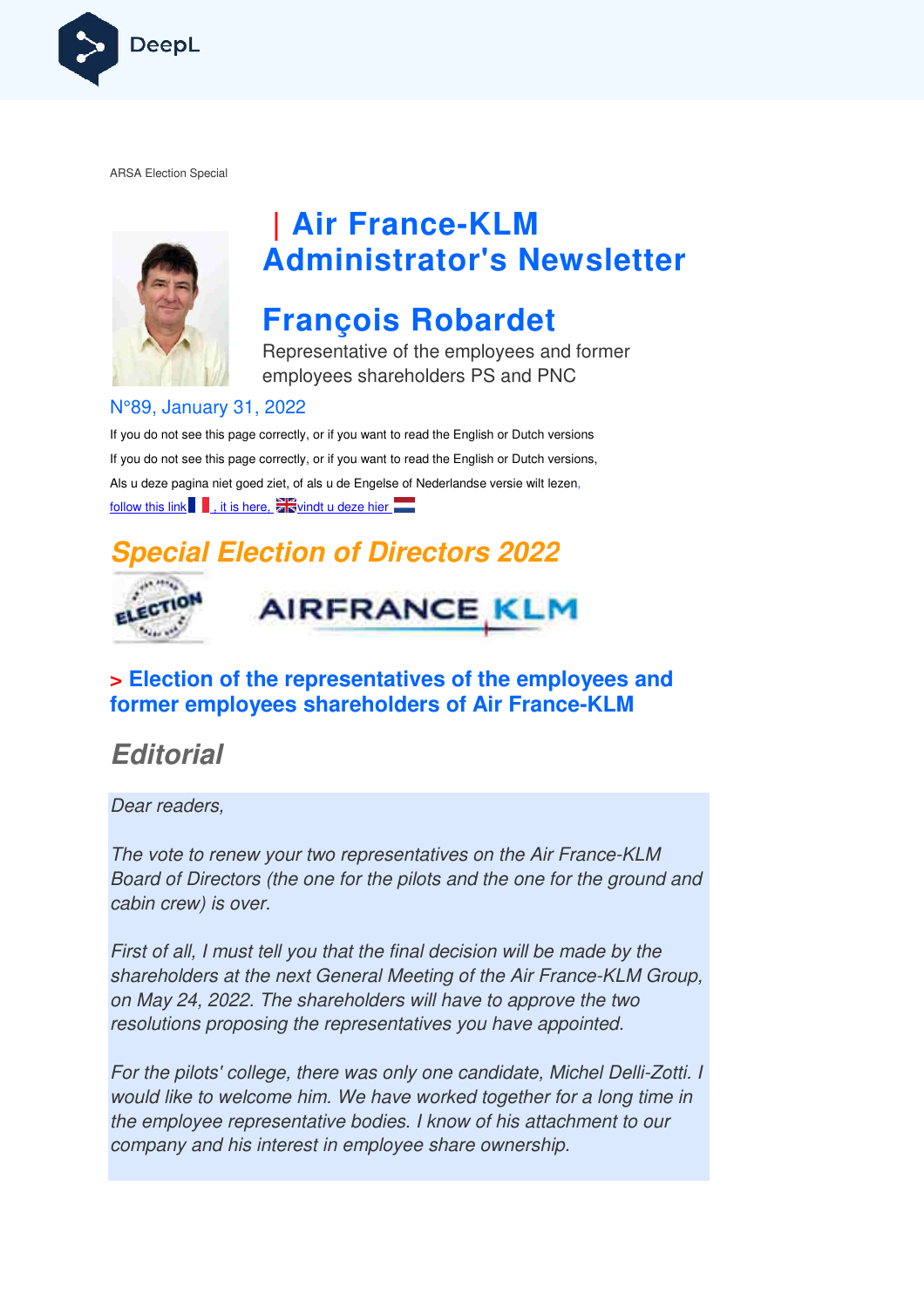For the second college, four candidates were in the running. You have re-elected me by a very large majority.

Allow me once again to thank you for your loyalty and support. François

### **Result of the vote**

The number of shares determines the result (1 vote represents 1 share). **PS/PNC College**

| Incumbent /<br>substitute<br>candidates                               |                                    | <b>Votes</b><br>obtained | %      |
|-----------------------------------------------------------------------|------------------------------------|--------------------------|--------|
| <b>François</b><br>Robardet /<br><b>Nicolas Foretz</b>                | <b>Elected</b><br><b>officials</b> | 2 107 558                | 64,72% |
| Éric Vaudron /<br>Priscille Romain:                                   |                                    | 447 548                  | 13,74% |
| Fabien Ladeuil /<br><b>Béatrice Cousin:</b>                           |                                    | 437 265                  | 13,43% |
| Philippe Boury /<br>Cyril Le Bihan:                                   |                                    | 264 026                  | 8,11%  |
| <b>Blank vote:</b>                                                    |                                    | 118700                   |        |
| <b>College of PNT</b><br><b>shareholders</b>                          |                                    |                          |        |
| Incumbent /<br>substitute<br>candidates                               |                                    | <b>Votes</b><br>obtained | $\%$   |
| Michel Delli-Zotti / Elected<br><b>Guillaume Gestas officials</b>     |                                    | 4 318 857                | 100%   |
| <b>Blank vote:</b>                                                    |                                    | 198 746                  |        |
| The participation in the ballot was:<br>- in the PS/PNC shareholders' |                                    |                          |        |

college, 22.68% of voters. -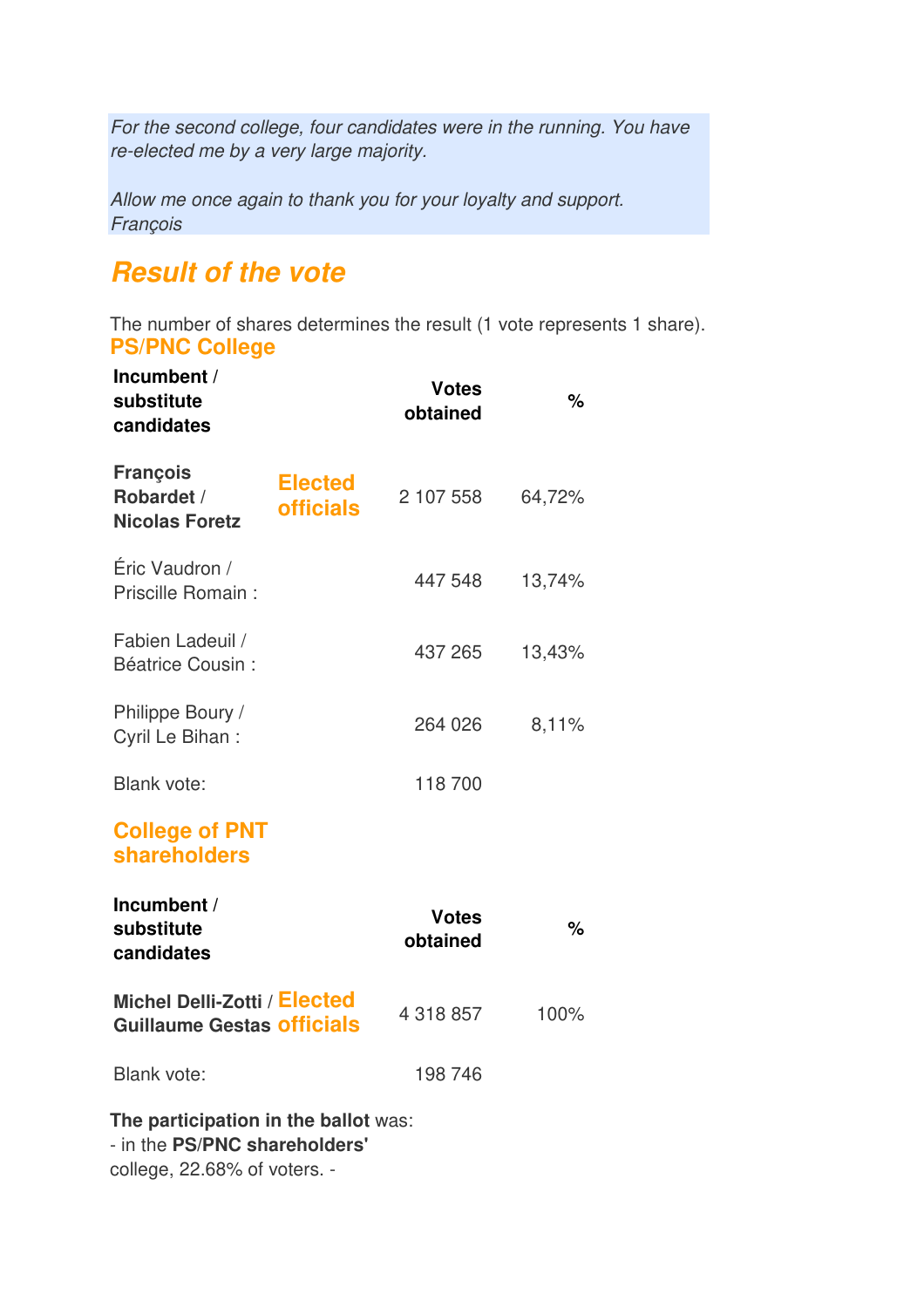#### in the **PNT shareholders'**

college, 41.93% of voters.

Congratulations to those who voted. Thank you to those who chose us among the four candidates in the PS and PNC shareholders' college.

I would also like to thank the UNPNC and CFDT unions at Air France, which have given me their support.

#### **I will continue to defend your interests on the Air France-KLM Board of Directors.**

You have chosen me with Nicolas Foretz, PNC, as my replacement.

For your information, the electoral code states that Each candidacy must include, in addition to the name of the candidate, the name of his or her possible replacement, who will complete the mandate if the elected representative leaves the Air France-KLM company.

This is not a "substitute" role, which can represent the elected representative according to the schedule: it is a question of taking over the mandate of the elected representative if he or she is unable to assume it, as his or her link with the Air France-KLM company has been severed. "In the event of a vacancy, this replacement is made for the remainder of the term of office by the

alternate identified at the time of appointment by the employee shareholders", in accordance with the Articles of Association.

You can ask me your questions by writing to me: message for François Robardet

**I thank you for the wishes you have sent me and for the confidence you have shown me through your messages**.

#### **If you enjoy my Newsflashes and Letters, please pass them on.**

New readers will be able to receive it by giving me the email address of their choice.